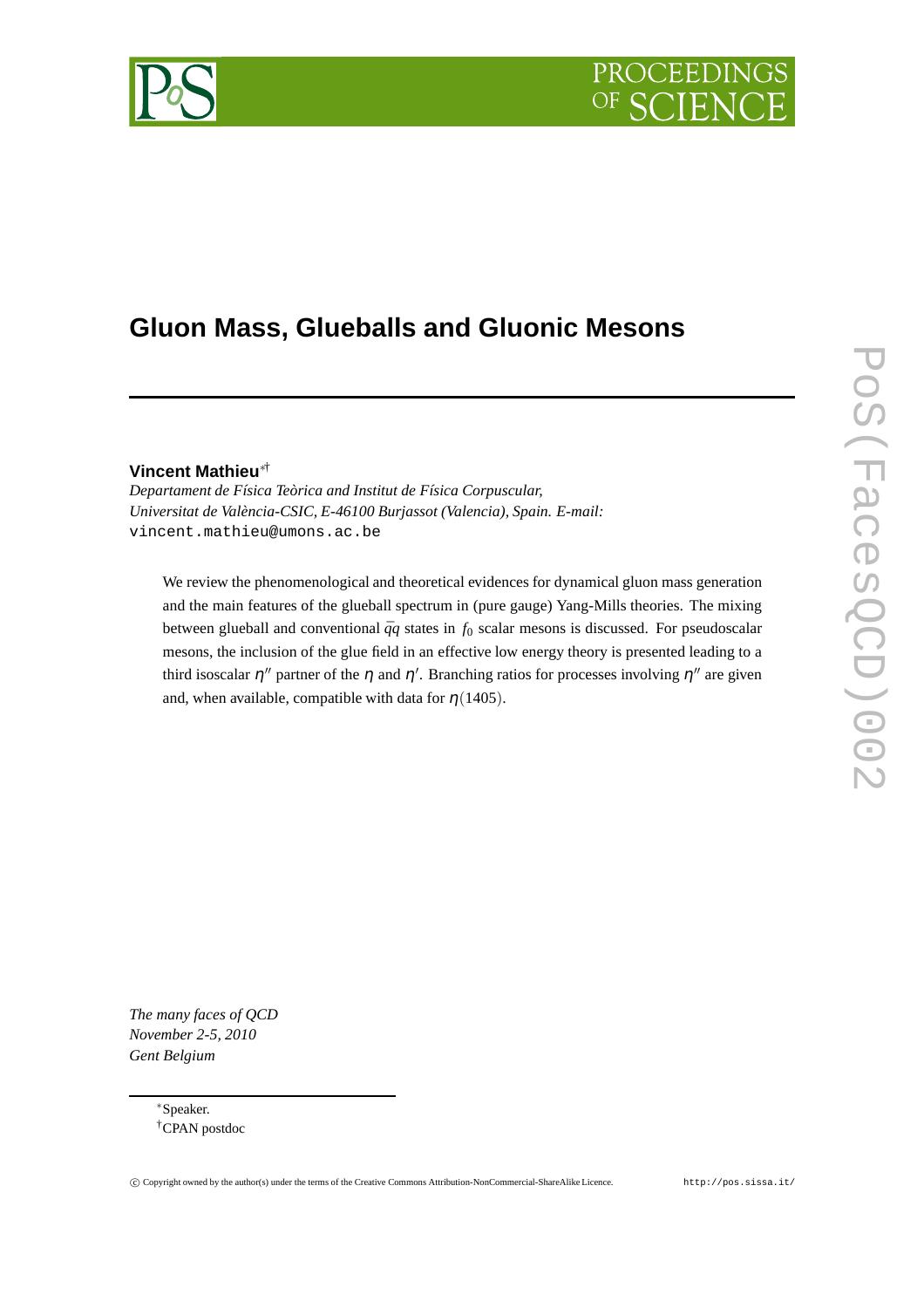# **1. Introduction**

The gluon is the fundamental particle of Yang-Mills theories. Gauge invariance forbids a mass term in the Lagrangian. The gluon is therefore a massless particle. However it has been argued long time ago [1] that non-perturbative effects might lead to a dynamical mass for the gluon without breaking gauge invariance. This dynamically generated mass appeared to be the cure for the infrared slavery of non-Abelian gauge theories [2, 3].

In section 2, we review the implications of the gluon mass generation. The reasons why we do not observe a longitudinal component for the gluon is summarized in section 3. Section 4 concerns the spectrum of pure gauge quantum chromodynamics (QCD). We next turn our attention to mixing between glueballs and  $\bar{q}q$  states in scalar mesons in section 5. The inclusion of the glueball in the chiral Lagrangien is presented in section 6 where predictions are given for the third partner associated to  $\eta$  and  $\eta'$ . Section 7 summarizes the conclusions.

#### **2. Evidences for dynamical mass generation**

We have several reasons to believe that dynamical mass generation occurs in QCD.

If we believe in QCD to properly describe in the strong interaction, we should ask for its consistency in the infrared where the theory become strongly coupled. The negative sign of the β−function first coefficient *b* clearly implies imaginary poles, associated with non physical particles, for small  $q^2$  in all order in perturbation theory (infrared slavery). The non perturbative generation of a gluon mass solves this problem and renders the theory consistent in the deep infrared, see the discussion in section 2.2.3 of ref [2].

Recently accurate lattice studies showed an infrared saturation of the gluon propagator in the Landau gauge, see Fig. 1. Those data are compatible with a massive-like propagator, solution of the corresponding Dyson-Schwinger equation [3, 1, 4]

$$
d^{-1}(q^2) = (q^2 + m^2(q^2)) bg^2 \ln\left[\frac{q^2 + 4m^2(q^2)}{\Lambda^2}\right],
$$
 (2.1)

with a dynamical running mass

$$
m^{2}(q^{2}) = m_{0}^{2} \left( \frac{\ln \left[ (q^{2} + 4m_{0}^{2})/\Lambda^{2} \right]}{\ln \left( 4m_{0}^{2}/\Lambda^{2} \right)} \right)^{-12/11}.
$$
 (2.2)

Exactly as happens with the quark constituent mass, the effective gluon mass depends non-trivially on the momentum, vanishing in the deep ultraviolet.

Massive solutions lead naturally to the concept of non Abelian effective charge freezing in the infrared [4]. Data from various processes at small  $q^2$  indeed shows hints for such a behaviour, see Fig. 2. This saturation of the strong coupling constant is also a justification of hadronic models used in perturbation treatments of transverse momentum dependent parton distribution functions [5]. Moreover, non perturbative power corrections to event shapes (such as the Trust), reveals a common value for the infrared averaged strong coupling constant fitted from data [6],

$$
\mu_I^{-1} \int_0^{\mu_I} \alpha(Q^2) dQ^2 \sim 0.5,
$$
\n(2.3)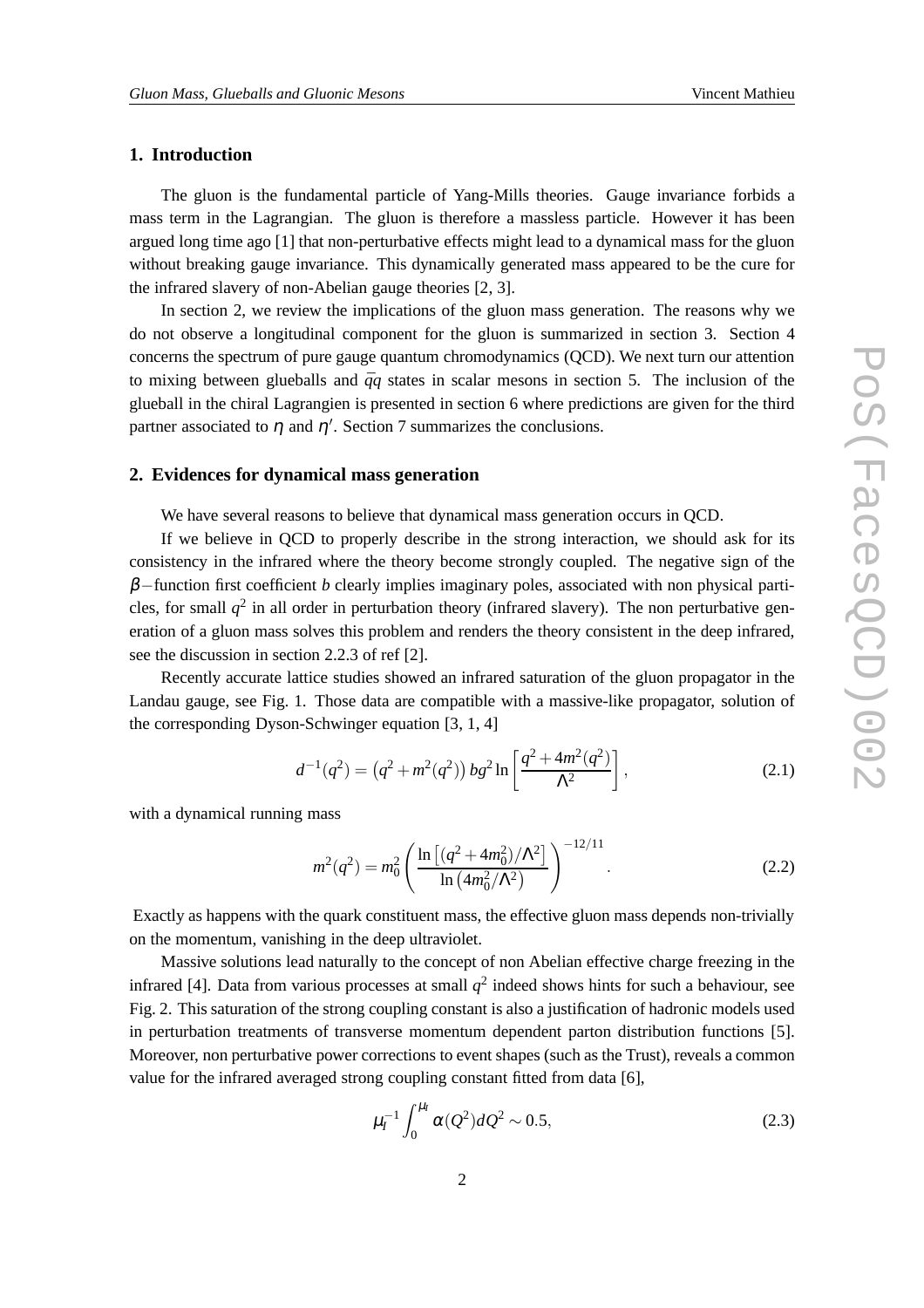

**Figure 1:** Gluon propagator in the Landau gauge. Data from [8, 9, 10].

in disagreement with a would-be power law scaling of the strong coupling constant.

The (OZI forbidden)  $J/\psi$  radiative decays is the typical example of glue rich processes which probes gluon propagators in the infrared. Manifestations of gluon mass was investigated in the photon inclusive  $J/\psi \rightarrow \gamma X$  decays with a important improvement of the shape with the inclusion of a gluon mass [7]. Data favors a value  $m_g \sim 700$  MeV in agreement with other models (for a review of the concept of gluon mass in various model see [11]).

Finally, the existence of bound states in pure Yang-Mills theories, glueballs [11], tell us that gluon gains an effective mass due to confinement in the same way that quarks have an effective running mass in mesons and baryons. We have no reason to believe that gluon mass generation will not be also realized in OCD in the presence of sea quarks.

#### **3. Only two degrees of freedom**

The evidences summarized in the previous sections reflect the consequences of mass generation but not the causes. Our intellect requires a understanding of this mechanism at a fundamental level. What makes the gluon massive is a non-Abelian version of the well-known Schwinger mechanism [13]. Mass generation without spoiling gauge invariance and without scalar fields were investigated already back to the 70's [14]. It is shown that a simple ansatz for the tree-gluon vertex leads consistently to a mass in the propagator respecting the Slavnov-Taylor identity. This ansatz for the vertex can be guessed form a massive gauge invariant QCD, where in addition to the conventional Yang-Mills Lagrangian a non linear gauge sigma model is supplied providing the appropriate extra degrees of freedom [15].

Because, indeed, a massive vector particle requires a third longitudinal component with respect to a massless one. We then arrive to the question about the physical relevance of the third com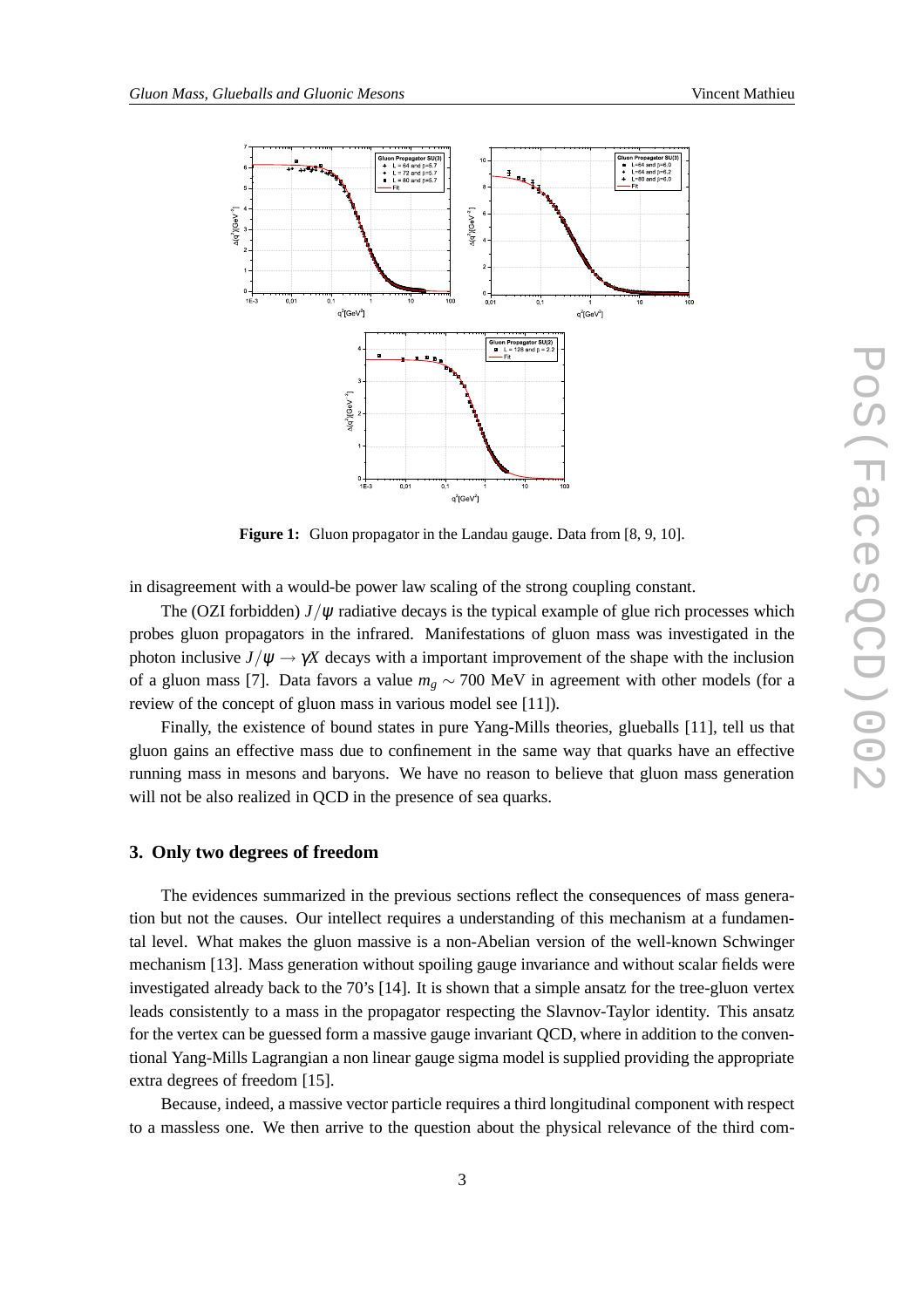ponent. As it can be shown [14], this scalar pole triggering mass generation through the so-called Schwinger mechanism, decouples from on-shell *S*−matrix due to current conservation. Moreover, as explained in details in [16], this third component do not appear neither in glueball wave functions.



**Figure 2:** *Right,* strong coupling constant at large distances, Extracted form Ref. [12]; *left,* continuum glueball spectrum from lattice QCD [17].

#### **4. Glueballs in Yang-Mills theories**

The spectrum of pure gauge theories was investigated from various points of view [11]. The spectrum of low-lying glueballs obtained by Morningstar and Peardon is presented in Fig. 2. They restricted their study to low dimensional gluonic operators and states below four GeV. Although they did not draw any definitive conclusion concerning a  $1^{++}$  state, they found a clear signal for a vector state but above the two-glueball molecule threshold [17].

It has been argue that no two-glueball vector state exists in agreement with Yang's theorem. This idea deserves clarification. A vector do exist for non Abelian gauge group and appear in the decomposition of the tensor built out of two gluon field strength  $G^a_{\mu\nu}D_\delta G^a_{\alpha\beta}$  [18]. This is not in contradiction with Yang's theorem saying that a vector meson cannot decay into two massless vector particles. One has just to keep in mind that (the non Abelian part of)  $G_{\mu\nu}^a$  involves more than one gluon operators. At the level of constituent model, it is not possible to construct of vector wave function out of two transverse gluons [16] and indeed the vector signal found in the lattice study [17] is a mass gap above the two-gluon glueballs.

Constituent models teach us that only two gluonic degrees of freedom are required by each gluon in the wave function to reproduce properly the lattice spectrum [16]. We learn also from this technique that instanton contributions play an important role in scalar and pseudoscalar correlators. This is supported by Forkel's analysis using QCD spectral sum rules [19]. Another support for the massive gluon propagator and the instanton importance for scalar operators comes by the recent analysis of Dudal *et al.* [20]. Using a massive gluon propagators fitted from lattice calculations,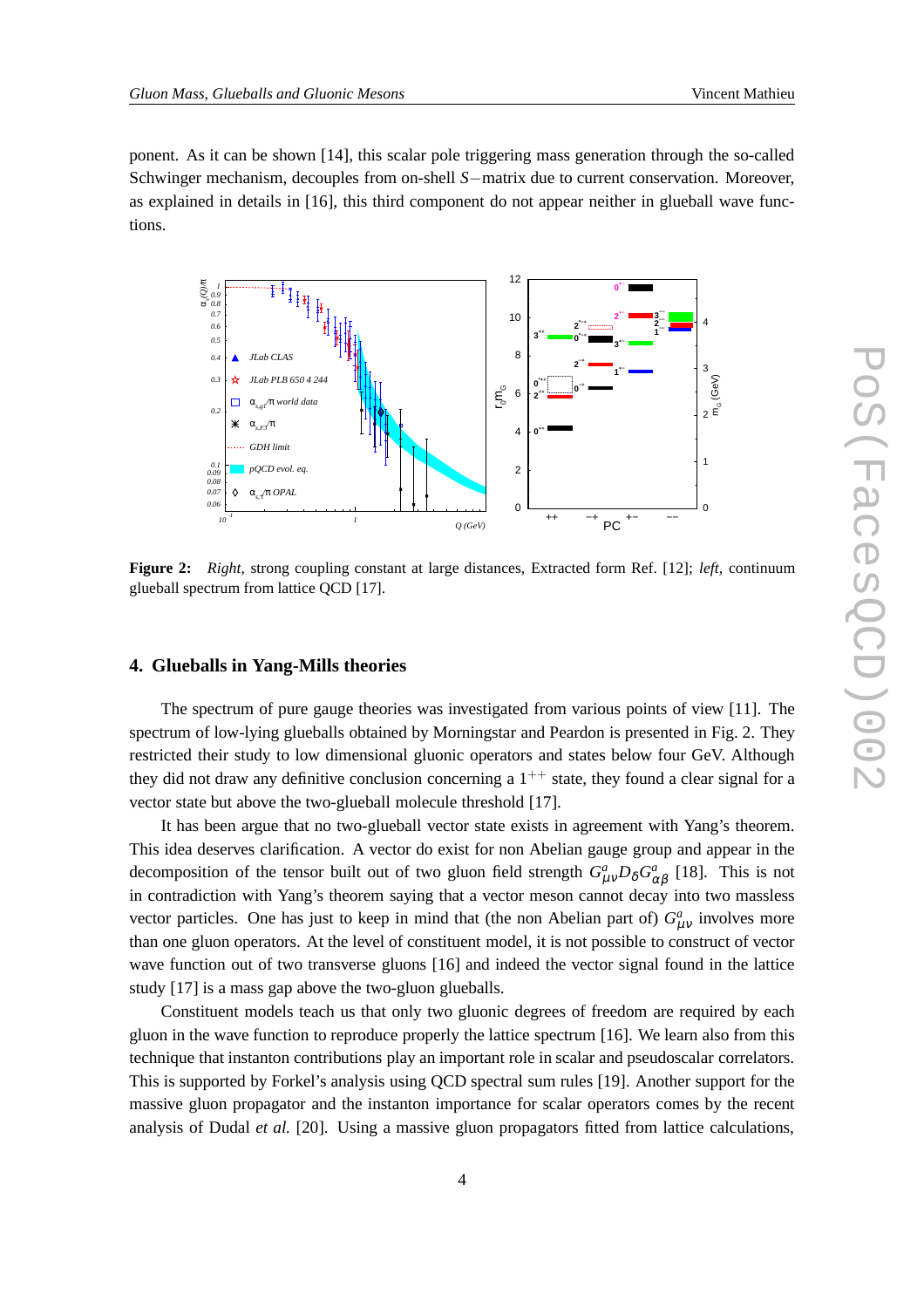they computed the one loop gluonic operators for the lowest states (no instantons contributions included). After some subtractions, they found masses in perfect agreement with constituent models

$$
M_{0^{++}} = 1.96 \text{ GeV}, \qquad M_{0^{-+}} = 2.19 \text{ GeV}. \tag{4.1}
$$

Moreover, this is a clear indication that the fully dressed propagator can play the role of the condensates in the operator product expansion.

#### **5. Scalar mesons**

Three isoscalar would have been observed in central production [21]:

$$
f_0(1370) \qquad f_0(1500) \qquad f_0(1710) \tag{5.1}
$$

Although no definitive conclusion about their existence can be drawn [21], three isoscalar would imply a mixing between the two conventional  $\bar{q}q$  and  $\bar{s}s$  with a glueball (*gg*). We call mesons with a large glue content, *gluonic mesons*. With the discovery of the  $f<sub>0</sub>(1500)$ , Close interpreted it as a glueball candidate and predict a third isoscalar gluonic meson to be discovered later on. With the discovery of the  $f_0(1710)$  coupling stronger to  $K\overline{K}$  than to  $\pi\pi$ , Close and Kirk proposed a mixing scheme, Fig. 3 (right), where the glueball is shared between the three isoscalar [22]. In this interpretation, the heaviest state is mainly a  $\bar{s}s$  meson due to its coupling to  $K\bar{K}$ .

However, Chanowitz showed that the scalar glueball couples to  $\bar{q}q$  with a strength proportional to the quark mass [23]. Using this chiral suppression argument and lattice inputs for the bare masses, Cheng *et al* proposed another scheme, Fig. 3 (left), where the  $f<sub>0</sub>(1710)$  is mainly the glueball [24].

The situation is even more obscur in view of B factories (Belle and Babar) results [21]: The invariant *K* <sup>+</sup>*K* − mass shows a peak around 1500 MeV/c2 denoted with mass and width consistent with the standard f0(1500) state. An observation of  $f0(1500) \rightarrow K^+K^-$ , but no signal in the decay to  $\pi^+\pi^-$  is inconsistent with the standard f0(1500), which is expected to couple more strongly to the two-pion decay.

f<sub>0</sub>(1370) f<sub>0</sub>(1500) f<sub>0</sub>(1710) f <sub>0</sub>(1370) f  $\int_0^1 (1500)$  f <sub>0</sub>(1710)

**Figure 3:** Mixing schemes for isoscalar mesons from Cheng *et al.* [24] (left) and from Close and Kirk [22] (right); blue:  $\bar{q}q$ ; red:  $\bar{s}s$ ; green: *gg* 

#### **6. Pseudoscalar mesons**

The first pseudoscalar glueball candidate was observed in  $J/\psi$  radiative decays by the Mark III collaboration [21]. Actually, they observed two resonances denoted  $η(1405)$  and  $η(1475)$ .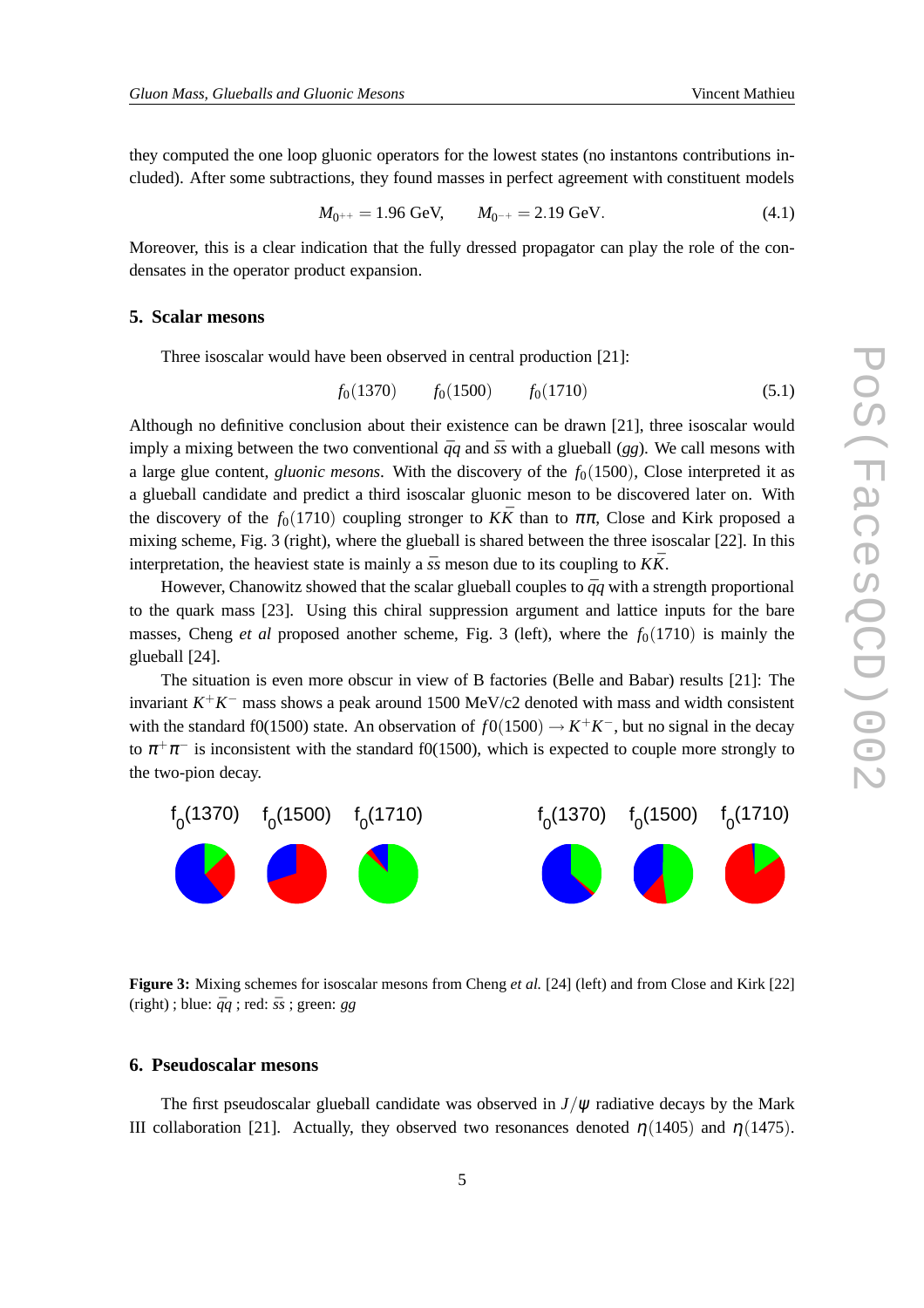Only the latter was observed in  $\gamma\gamma$  fusion, leading to a possible large glue content in the former. The actual interpretation favors  $\eta$  and  $\eta'$  radial excitations for  $\eta(1295)$  and  $\eta(1475)$  and leave  $\eta$ (1405) as the glueball candidate.

In addition to a pseudoscalar gluonic meson candidate, we have indication of a possible large glue content in the  $\eta'$  wave function.  $J/\psi$  radiative decay is a gluon rich environnement and the experimental branching ratio shows a large coupling for the  $\eta'$ 

$$
\frac{\Gamma(J/\psi\to\eta'\gamma)}{\Gamma(J/\psi\to\eta\gamma)}=\left(\frac{\langle 0|G\tilde{G}|\eta'\rangle}{\langle 0|G\tilde{G}|\eta\rangle}\right)^2\left(\frac{M_{J/\psi}^2-M_{\eta'}^2}{M_{J/\psi}^2-M_{\eta}^2}\right)^3=4.81\pm0.77.
$$

It could be therefore interesting to have a theoretical framework to study the mixing between the group theoretical states  $\eta_0$  and  $\eta_8$ , and the pseudoscalar glueball  $\eta_g$ . The chiral Lagrangian in the large- $N$  provides such a tools. The singlet  $\eta_0$  is included in the non linear parametrization for the Goldstone bosons  $U = \exp(i\sqrt{2}\pi/f)$  with  $\pi = \pi^a \lambda_a$  ( $\lambda_0 \equiv 1_3/\sqrt{3}$ ) and, at each order in  $p^2$ , only the leading term in *N* is kept.

In order to investigate the mixing with glue, one has to couple it to Goldstone bosons. Such a coupling is provided by the anomaly since the anomalous operator  $\tilde{G}_{\mu\nu}G^{\mu\nu}$  interpolates the pseudoscalar glueball. At the effective level, we add a kinetic term and a mass term for  $\eta_g$  coupled to  $\eta_0$  *via* the anomaly [25, 26] and we obtain at leading order

$$
\mathscr{L}^{(p^2)} = \frac{f^2}{8} \left\langle \partial_\mu U^\dagger \partial^\mu U + B(mU^\dagger + Um^\dagger) \right\rangle - \frac{\alpha}{2} (\eta_0 + k\eta_g)^2 - \frac{1}{2} m_\theta^2 \eta_g^2 + \frac{1}{2} \partial_\mu \eta_g \partial^\mu \eta_g. \tag{6.1}
$$

In the large-*N* approximation, the flavour basis is preferred [27] and the mass matrix reads in this basis

$$
\mathscr{M}_{qsg}^2 = \begin{pmatrix} m_{\pi}^2 + 2\alpha & \sqrt{2}\alpha & \sqrt{2}\beta \\ \sqrt{2}\alpha & 2m_K^2 - m_{\pi}^2 + \alpha & \beta \\ \sqrt{2}\beta & \beta & \gamma \end{pmatrix}
$$

This matrix can be diagonalized in term the three physical masses [26]. Adding the leading order interacting Lagrangian for electromagnetic decays and  $J/\psi$  decays ( $\psi^\alpha$  is the  $J/\psi$  field,  $Q$  the charge matrix, *V* the vector meson - the free Lagrangian for vector mesons is understood,  $F_{\mu\nu}$  is field strength for the photon and  $\alpha = 1/137$ ,

$$
\mathcal{L}_{\gamma} = g_{\gamma} \varepsilon_{\alpha\beta\mu\nu} F^{\alpha\beta} \partial^{\mu} \langle Q(V^{\nu}\pi + \pi V^{\nu}) \rangle + g_{\psi} \varepsilon_{\alpha\beta\mu\nu} \partial^{\alpha} \psi^{\beta} \partial^{\mu} \langle V^{\nu}\pi \rangle - \frac{N\alpha}{4\pi} F_{\mu\nu} \tilde{F}^{\mu\nu} \langle Q^2 U \rangle, \tag{6.2}
$$

we can now test our framework on various processes (details have to be presented elsewhere [28]). We have only three free parameters that can be equivalently be the three low energy constant  $(\alpha, \beta, \gamma)$ , the three mixing angles  $(\theta, \varphi_G, \varphi)$  or, our choice, the three physical masses  $(M_n, M_{n'}, M_{n''})$ . Once one of the set of three parameters is given, branching ratios for various decays follow. Since we perform a leading order analysis, we would like to reproduce the two well-know  $\eta$  and  $\eta'$  up to 10%. A possible choice for the parameters lying in this range is

$$
M_{\eta} = 530 \text{ MeV} \qquad M_{\eta'} = 1030 \text{ MeV} \tag{6.3}
$$

The mass of the hypothetical third partner  $\eta''$  is left undetermined. Surprisingly, we find an overall agreement for all decays (except the  $J/\psi \to \omega \eta(')$  problematic even in the absence of glue) for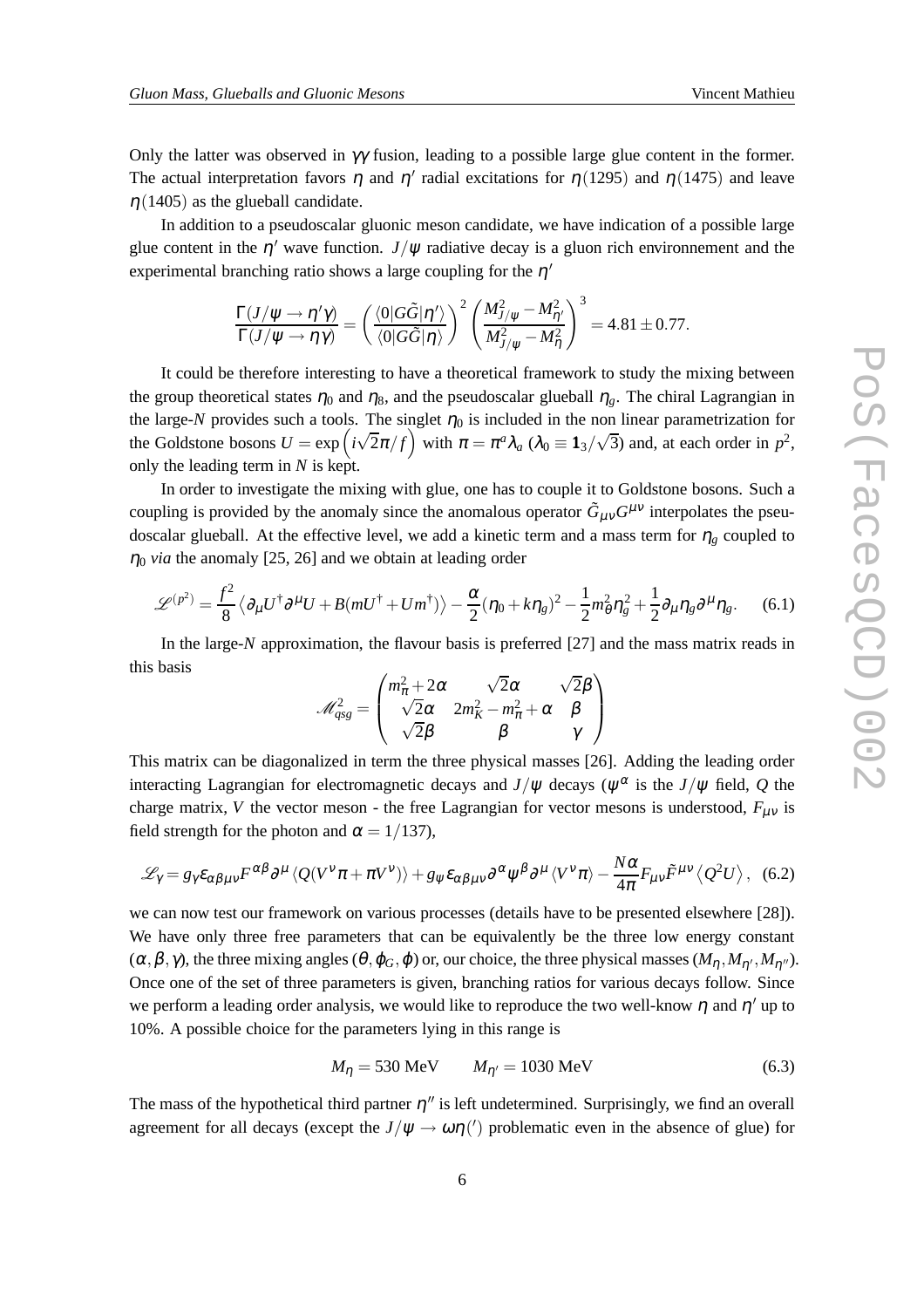

**Figure 4:** Electromagnetic transitions and two photons decays.



**Figure 5:**  $J/\psi$  decays involving  $\eta$  and  $\eta'$  mesons.

 $M_{\eta''}$  = 1400 – 1500 MeV, see Fig. 4 for electromagnetic transitions and Fig. 5 for  $J/\psi \rightarrow PV$ processes.

This constatation encourages us to consider the possibilities that our  $\eta''$  is actually the  $\eta(1405)$ . This possibilities is strengthened by the process  $J/\psi \to \eta'' \gamma$  showed in Fig.6. Nevertheless, the lack of data for other processes involving  $\eta$ (1405) forbid us to draw definitive conclusion. However, it is still possible to predict branching ratios and hope they will be mesure in the near future. Examples for decays involving  $\phi$  and  $\eta''$  is also displayed in Fig. 6.



**Figure 6:** Decays involving  $\eta''$ .

# **7. Conclusion**

In this proceedings, we briefly reviewed the phenomenological evidences for a dynamically generated gluon mass. We explained that although the gluon gains a mass, it behaves like a trans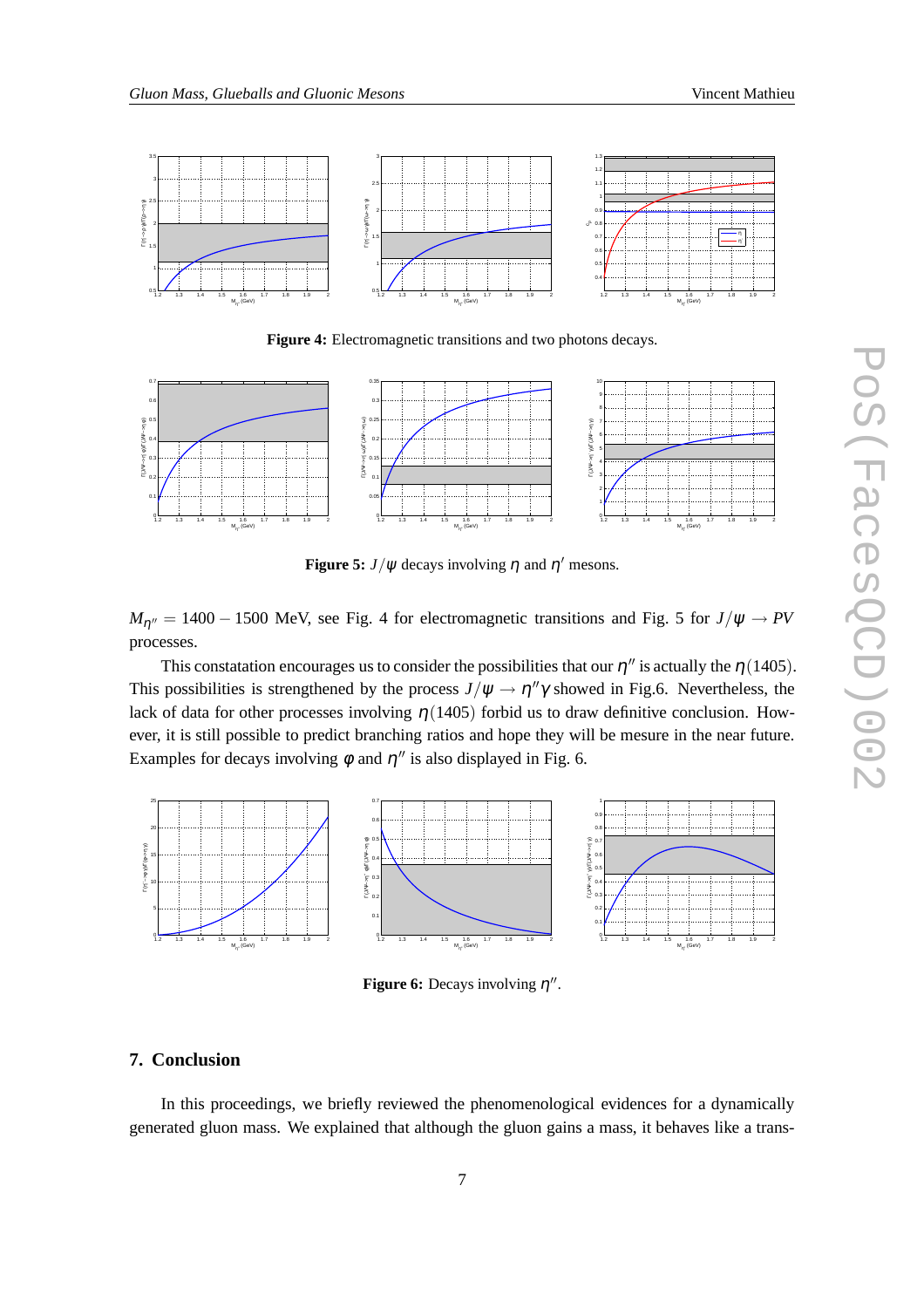verse particle (with only two degrees of freedom). In the pure gauge sector we emphasized on the importance of instanton contributions for (pseudo)scalar glueballs.

The present experimental and theoretical status of the glueball are still ambigus. Although three isoscalar seems to be observed, no definitive conclusion can be drawn concerning the quark and glue content of those states. In the pseudoscalar sector, however, the situation is a little bit clearer with two well-established states  $\eta$  and  $\eta'$  and a glueball candidate  $\eta(1405)$ .

We presented a model based in the chiral Lagrangian to described the  $\eta - \eta'$ -glue system. Preliminary results favors  $\eta$  (1405) to be the glueball partner of  $\eta$  and  $\eta'$ . Predictions are given for various processes involving this  $\eta''$ . The few data available supports the  $\eta(1405)$  interpretation for our  $\eta''$  and we hope that future measurements will confirm (or infirm !) our theoretical framework.

#### **Acknowledgements**

I acknowledge several discussions with the participants during lunches, coffee breaks but also in bars ! This work has been partially funded by the Spanish Ministerio de Ciencia y Tecnología and UE FEDER under contract No. FPA2007-65748-C02-01 and FPA2010-21750-C02-01, by the spanish Consolider Ingenio 2010 Program CPAN (CSD2007-00042) and by the Prometeo Program (2009/129) of the Generalitat Valenciana. It is also partly funded by HadronPhisics2, a FP7- Integrating Activities and Infrastructure Program of the EU under Grant 227431.

## **References**

- [1] J. M. Cornwall, Phys. Rev. D **26** (1982) 1453.
- [2] J.M. Cornwall, J. Papavassiliou, D. Binosi, "The Pinch Technique and Applications to Non-Abelian Gauge Theories" (Cambridge University Press, Cambridge, 2011).
- [3] A. C. Aguilar, D. Binosi and J. Papavassiliou, Phys. Rev. D **78**, 025010 (2008) [arXiv:0802.1870 [hep-ph]].
- [4] D. Binosi and J. Papavassiliou, Phys. Rept. **479**, 1 (2009) [arXiv:0909.2536 [hep-ph]].
- [5] A. Courtoy, S. Scopetta, V. Vento, [arXiv:1102.1599 [hep-ph]].
- [6] Y. L. Dokshitzer, B. R. Webber, Phys. Lett. **B352** (1995) 451-455.
- [7] J. H. Field, Phys. Rev. **D66** (2002) 013013.
- [8] A. Cucchieri, T. Mendes, PoS **LAT2007** (2007) 297
- [9] I. L. Bogolubsky, E. M. Ilgenfritz, M. Muller-Preussker *et al.*, PoS **LAT2007** (2007) 290
- [10] O. Oliveira, P. J. Silva, PoS **QCD-TNT09** (2009) 033.
- [11] V. Mathieu, N. Kochelev and V. Vento, Int. J. Mod. Phys. E **18** (2009) 1
- [12] A. Deur, AIP Conf. Proc. **1149** (2009) 281-284. [arXiv:0901.2190 [hep-ph]].
- [13] J. S. Schwinger, Phys. Rev. **125** (1962) 397-398.
- [14] R. Jackiw and K. Johnson, Phys. Rev. D **8** (1973) 2386 ; E. Eichten and F. Feinberg, Phys. Rev. D **10** (1974) 3254 ; E. C. Poggio, E. Tomboulis and S. H. Tye, Phys. Rev. D **11** (1975) 2839.